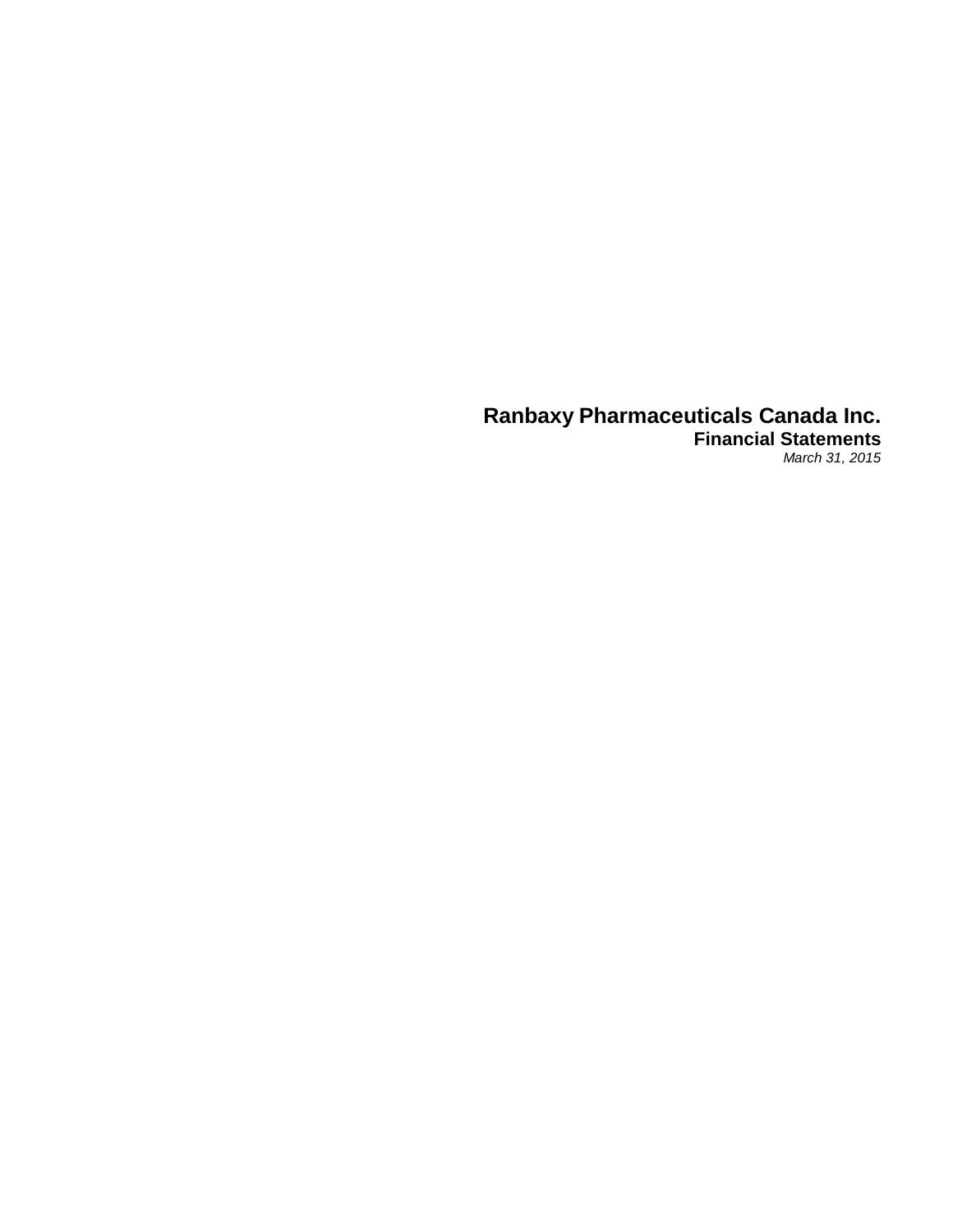

To the Shareholder of Ranbaxy Pharmaceuticals Canada Inc.:

We have audited the accompanying financial statements of Ranbaxy Pharmaceuticals Canada Inc., which comprise the balance sheet as at March 31, 2015, and the statement of loss and retained earnings and cash flows for the year then ended, and a summary of significant accounting policies and other explanatory information.

#### *Management's Responsibility for the Financial Statements*

Management is responsible for the preparation and fair presentation of these financial statements in accordance with Canadian accounting standards for private enterprises, and for such internal control as management determines is necessary to enable the preparation of financial statements that are free from material misstatement, whether due to fraud or error.

#### *Auditors' Responsibility*

Our responsibility is to express an opinion on these financial statements based on our audit. We conducted our audit in accordance with Canadian generally accepted auditing standards. Those standards require that we comply with ethical requirements and plan and perform the audit to obtain reasonable assurance about whether the financial statements are free from material misstatement.

An audit involves performing procedures to obtain audit evidence about the amounts and disclosures in the financial statements. The procedures selected depend on the auditors' judgment, including the assessment of the risks of material misstatement of the financial statements, whether due to fraud or error. In making those risk assessments, the auditor considers internal control relevant to the entity's preparation and fair presentation of the financial statements in order to design audit procedures that are appropriate in the circumstances, but not for the purpose of expressing an opinion on the effectiveness of the entity's internal control. An audit also includes evaluating the appropriateness of accounting policies used and the reasonableness of accounting estimates made by management, as well as evaluating the overall presentation of the financial statements.

We believe that the audit evidence we have obtained is sufficient and appropriate to provide a basis for our audit opinion.

#### *Opinion*

In our opinion, the financial statements present fairly, in all material respects, the financial position of Ranbaxy Pharmaceuticals Canada Inc. as at March 31, 2015 and the results of its operations and its cash flows for the year then ended in accordance with Canadian accounting standards for private enterprises.

Toronto, Ontario Chartered Professional Accountants

April 15, 2015 Licensed Public Accountants



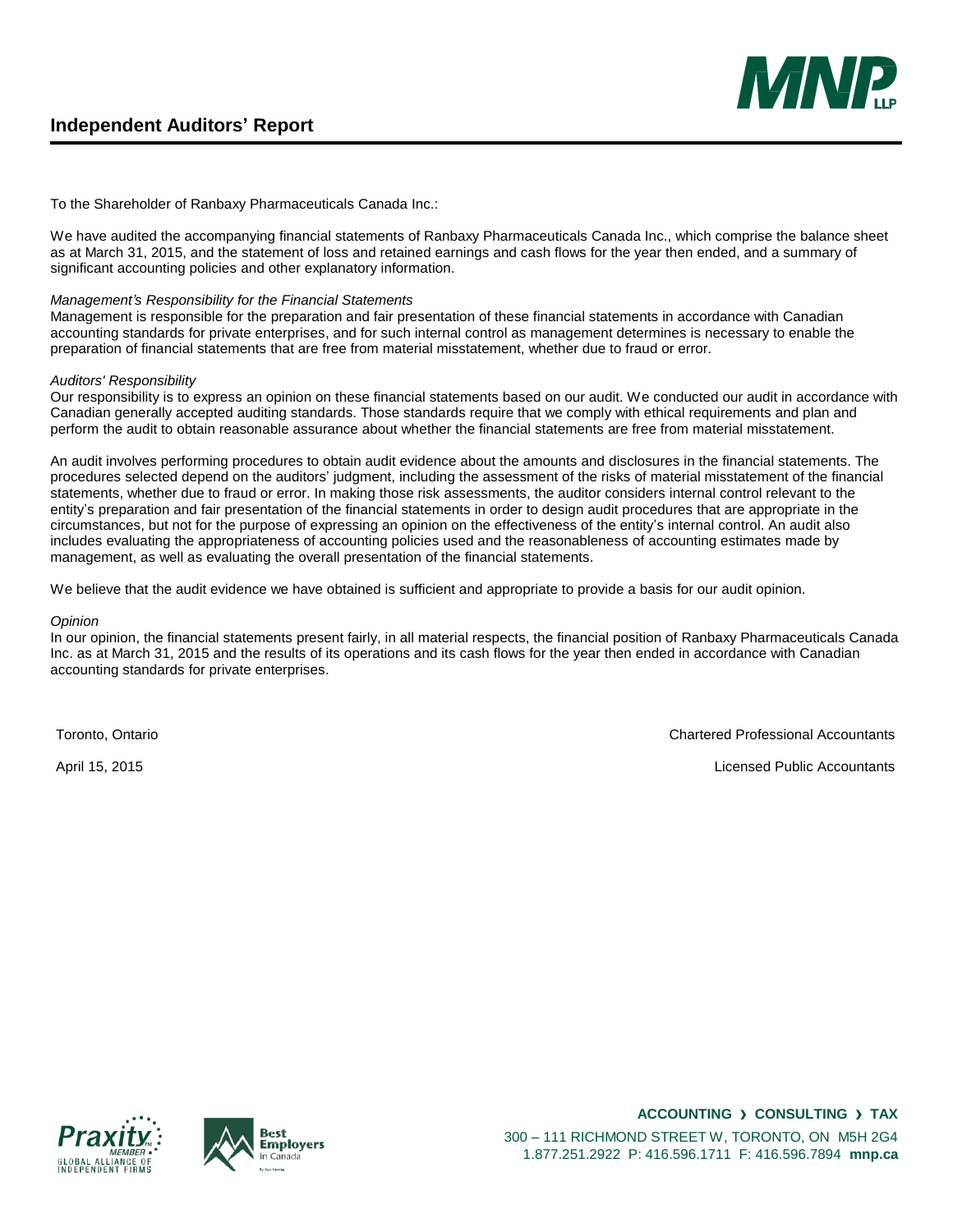**Ranbaxy Pharmaceuticals Canada Inc.**

**Balance Sheet**

*As at March 31, 2015*

|                                                | 2015       | 2014       |
|------------------------------------------------|------------|------------|
| <b>Assets</b>                                  |            |            |
| <b>Current</b>                                 |            |            |
| Cash and cash equivalents                      | 1,505,375  | 1,547,356  |
| Short term investments (Note 3)                | 25,000     | 25,000     |
| Accounts receivable                            | 8,653,557  | 9,291,396  |
| Inventories (Note 4)                           | 19,559,304 | 20,120,026 |
| Prepaid expenses and deposits                  | 203,639    | 495,233    |
| Government remittances receivable              | 600,122    |            |
|                                                |            | 591,217    |
| Income taxes recoverable                       | 540,000    | 3,091,461  |
| Future income taxes                            | ۰.         | 517,125    |
|                                                | 31,086,997 | 35,678,814 |
| Property and equipment (Note 5)                | 102,887    | 133,475    |
| <b>Future income taxes</b>                     |            | 9,850      |
|                                                | 31,189,884 | 35,822,139 |
| <b>Liabilities</b><br><b>Current</b>           |            | 23,023,214 |
| Accounts payable and accrued liabilities       | 24,676,019 |            |
| <b>Commitments and contingencies</b> (Note 11) |            |            |
| <b>Subsequent events</b>                       |            |            |
| <b>Shareholder's Equity</b>                    |            |            |
| Share capital (Note 6)                         | 2,250,100  | 2,250,100  |
| <b>Retained earnings</b>                       | 4,263,765  | 10,548,825 |
|                                                |            |            |
|                                                | 6,513,865  | 12,798,925 |
|                                                | 31,189,884 | 35,822,139 |

# **Approved on behalf of the Board**

*"Ajay Vashisht", Director*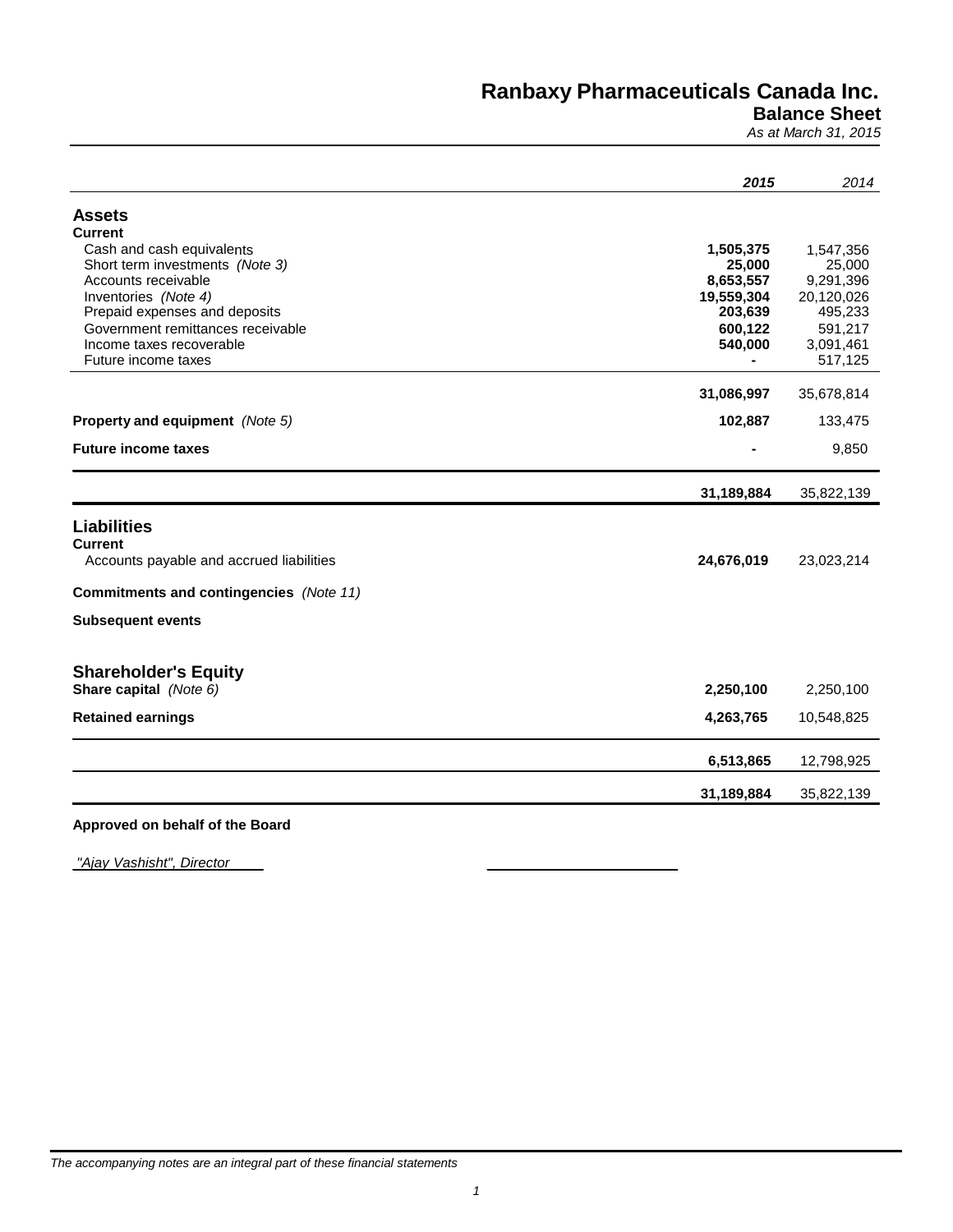# **Ranbaxy Pharmaceuticals Canada Inc. Statement of Loss and Retained Earnings**

*For the period ended March 31, 2015*

|                                                        | 2015<br>(12 months) | 2014<br>$(15$ months) |
|--------------------------------------------------------|---------------------|-----------------------|
| <b>Revenue</b>                                         |                     |                       |
| Sales                                                  | 157,028,900         | 273, 273, 145         |
| <b>Customer rebates</b>                                | (108,952,057)       | (194, 300, 000)       |
| <b>Net sales</b>                                       | 48,076,843          | 78,973,145            |
| Cost of sales                                          | 39,321,130          | 61,952,155            |
| <b>Gross profit</b>                                    | 8,755,713           | 17,020,990            |
| <b>Expenses</b>                                        |                     |                       |
| Selling, general and administrative (Note 7), (Note 8) | 13,739,296          | 23,518,238            |
| Interest                                               | 17,229              | 19,534                |
| Interest income                                        | (91, 559)           | (47, 501)             |
| Foreign exchange loss                                  | 784,311             | 680,074               |
| Amortization                                           | 61,438              | 85,542                |
|                                                        | 14,510,715          | 24,255,887            |
| Loss before income tax                                 | (5,755,002)         | (7, 234, 897)         |
| <b>Recovery of income taxes</b>                        |                     |                       |
| Current (Note 9)                                       |                     | (2,289,087)           |
| Future (Note 9)                                        | 530,058             | 105,426               |
|                                                        | 530,058             | (2, 183, 661)         |
| <b>Net loss</b>                                        | (6, 285, 060)       | (5,051,236)           |
|                                                        |                     |                       |
| Retained earnings, beginning of period                 | 10,548,825          | 15,600,061            |
| Retained earnings, end of period                       | 4,263,765           | 10,548,825            |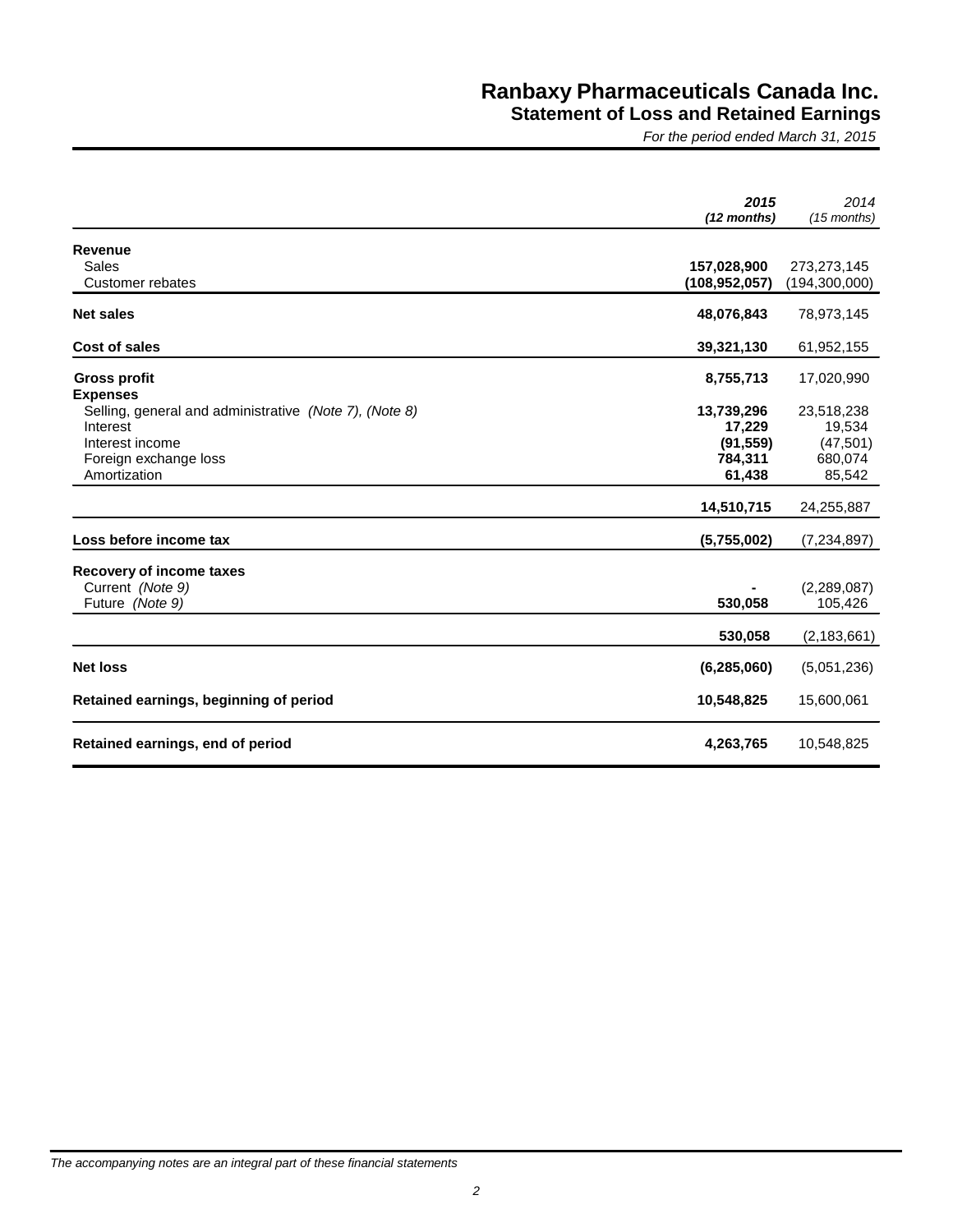# **Ranbaxy Pharmaceuticals Canada Inc.**

**Statement of Cash Flows**

*For the period ended March 31, 2015*

|                                                                                     | 2015<br>$(12$ months) | 2014<br>(15 months) |
|-------------------------------------------------------------------------------------|-----------------------|---------------------|
| Cash provided by (used for) the following activities<br><b>Operating activities</b> |                       |                     |
| Net loss                                                                            | (6, 285, 060)         | (5,051,236)         |
| Amortization                                                                        | 61,438                | 85,542              |
| Future income taxes                                                                 | 530,058               | 105,425             |
|                                                                                     | (5,693,564)           | (4,860,269)         |
| Changes in working capital accounts                                                 |                       |                     |
| Accounts and other receivables                                                      | 625,850               | 3,014,859           |
| Inventories                                                                         | 560,722               | 6,468,072           |
| Prepaid expenses and deposits                                                       | 291,594               | 86,222              |
| Income taxes recoverable                                                            | 2,551,461             | (1, 115, 078)       |
| Accounts payable and accrued liabilities                                            | 1,652,805             | (7,046,228)         |
|                                                                                     | (11, 132)             | (3,452,422)         |
| <b>Investing activities</b>                                                         |                       |                     |
| Purchases of property and equipment                                                 | (30, 849)             | (63, 575)           |
| Increase in cash and cash equivalents                                               | (41, 981)             | (3,515,997)         |
| Cash and cash equivalents, beginning of period                                      | 1,547,356             | 5,063,353           |
| Cash and cash equivalents, end of period                                            | 1,505,375             | 1,547,356           |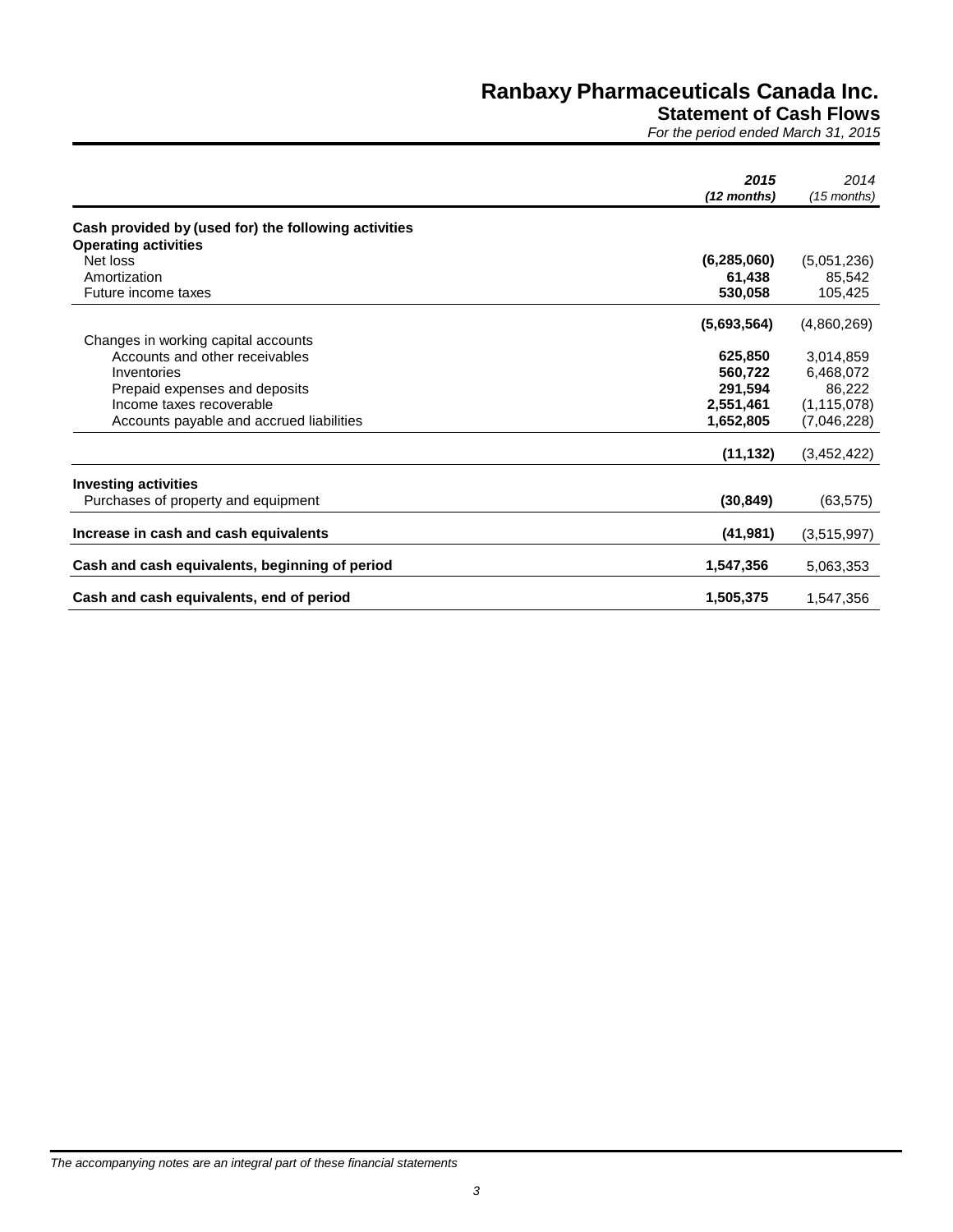#### **1. Incorporation and operations**

Ranbaxy Pharmaceuticals Canada Inc. (the "Company") was incorporated under the laws of the Province of Ontario on December 12, 2002. It is ultimately a wholly owned subsididary of Sun Pharmaceutical Industries (the "Parent"). The Company's main activity is marketing and distributing pharmaceutical products.

### **2. Significant accounting policies**

These financial statements have been prepared in accordance with Canadian accounting standards for private enterprises and include the following significant accounting policies:

#### *Cash and cash equivalents and Short Term Invesments*

Cash and cash equivalents include balances with banks and short-term investments with maturities of three months or less. Cash subject to restrictions that prevent its use for current purposes is included in restricted cash.

Short term investments consist of investments with maturity greater than 90 days.

#### *Revenue recognition*

Revenue from the sale of products is recognized when significant risk and rewards in respect to ownership of the products have been passed to the customer, and when the following criteria have been met:

- persuasive evidence of an arrangement exists;
- the price is fixed and determinable; and
- collectibility is reasonably assured

Allowances for sales discounts and estimates for charge-backs are recorded net of revenue as customer rebates.

#### *Inventories*

Inventories are measured at the lower of cost and net realizable value. Cost is determined on a moving average basis. Net realizable value is determined on a basis of estimated selling prices, less costs necessary to make the sale. When circumstances which previously caused inventories to be written down below cost no longer exist, the previous impairment is reversed.

#### *Property and equipment*

Property and equipment are initially recorded at cost. Amortization is provided using the straight-line method at rates intended to amortize the cost of assets over their estimated useful lives.

|                         | Method        | Rate       |
|-------------------------|---------------|------------|
| Furniture and fixtures  | straight-line | 5-10 years |
| Office equipment        | straight-line | 3-10 years |
| Machinery and equipment | straight-line | 5-10 vears |

#### *Impairment of long-lived assets*

Long-lived assets consist of property and equipment. Long-lived assets held for use are measured and amortized as described in the applicable accounting policies.

The Company performs impairment testing on long-lived assets held for use whenever events or changes in circumstances indicate that the carrying amount of an asset, or group of assets, may not be recoverable. The carrying amount of a longlived asset is not recoverable if the carrying amount exceeds the sum of the undiscounted future cash flows from its use and disposal. If the carrying amount is not recoverable, impairment is then measured as the amount by which the asset's carrying amount exceeds its fair value. Fair value is measured using prices for similar items. Any impairment is included in net loss for the year.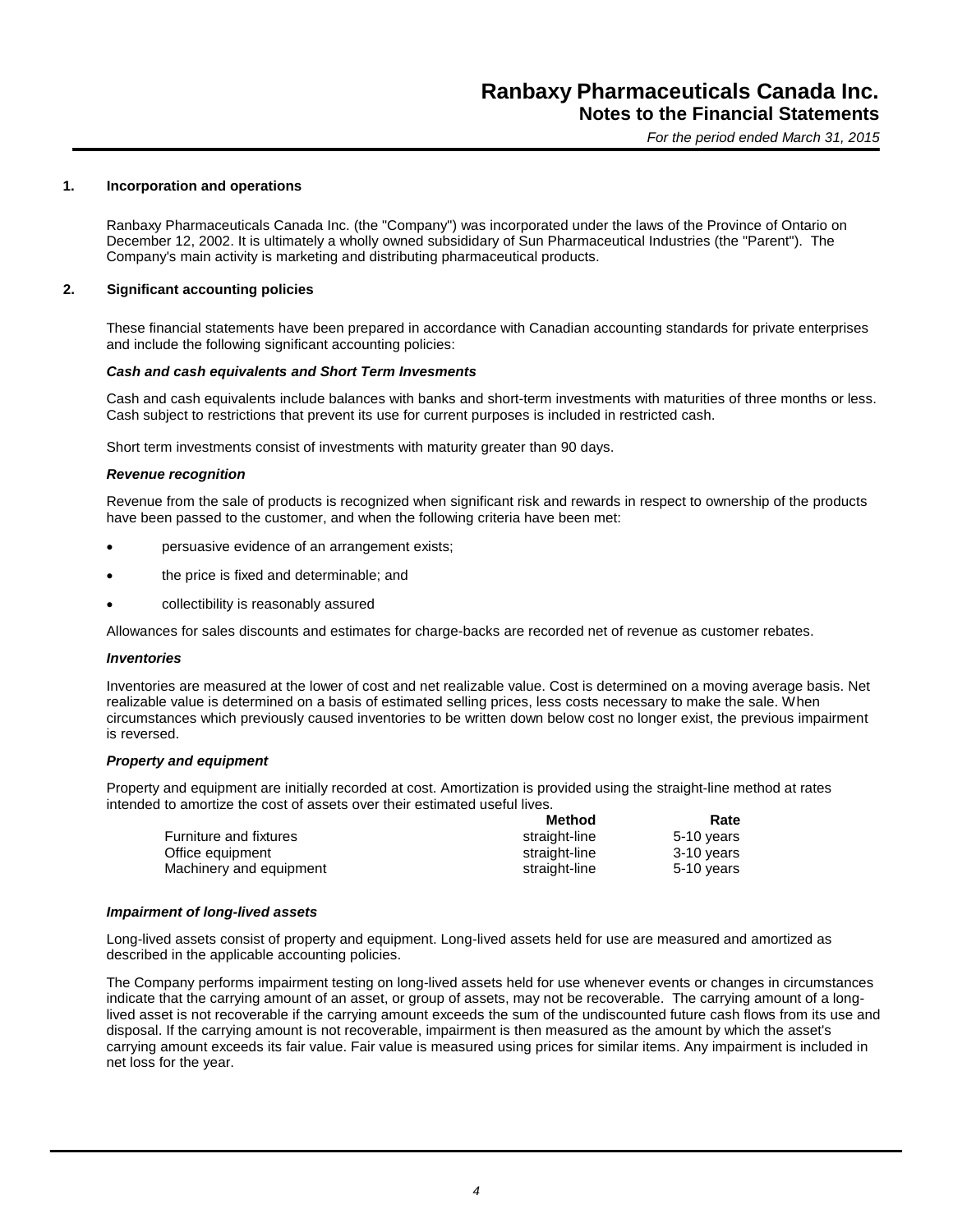# **2. Significant accounting policies** *(Continued from previous page)*

#### *Income taxes*

The Company accounts for income taxes using the future income taxes method. Under this method, future income tax assets and liabilities are recorded based on temporary differences between the carrying amount of balance sheet items and their corresponding tax bases. In addition, the future benefits of income tax assets, including unused tax losses, are recognized, subject to a valuation allowance, to the extent that it is more likely than not that such future benefits will ultimately be realized. Future income tax assets and liabilities are measured using substantively enacted tax rates and laws expected to apply when the tax liabilities or assets are to be either settled or realized.

#### *Foreign currency translation*

These financial statements have been presented in Canadian dollars, the functional currency of the Company's operations.

Transaction amounts denominated in foreign currencies are translated into their Canadian dollar equivalents at exchange rates prevailing at the transaction dates. Carrying values of monetary assets and liabilities reflect the exchange rates at the balance sheet date. Gains and losses on translation or settlement are included in the determination of net loss for the current period.

#### *Measurement uncertainty*

The preparation of financial statements in conformity with Canadian accounting standards for private enterprises requires management to make estimates and assumptions that affect the reported amounts of assets and liabilities and disclosure of contingent assets and liabilities at the date of the financial statements, and the reported amounts of revenues and expenses during the reporting period.

Accounts receivable are stated after evaluation as to their collectibility and an appropriate allowance for doubtful accounts is provided where considered necessary. Provisions are made for slow moving and obsolete inventory. Amortization is based on the estimated useful lives of property and equipment. Accounts payable and accrued liabilities include certain estimates.

These estimates and assumptions are reviewed periodically and, as adjustments become necessary they are reported in net loss in the year in which they become known. Actual results could differ from these estimates.

#### *Financial instruments*

The Company recognizes its financial instruments when the Company becomes party to the contractual provisions of the financial instrument. All financial instruments are initially recorded at their fair value, including financial assets and liabilities originated and issued in a related party transaction with management. Financial assets and liabilities originated and issued in all other related party transactions are initially measured at their carrying or exchange amount in accordance with CICA 3840 *Related Party Transactions*.

At initial recognition, the Company may irrevocably elect to subsequently measure any financial instrument at fair value. The Company has not made such an election during the year.

The Company subsequently measures investments in equity instruments quoted in an active market and all derivative instruments, except those designated in a qualifying hedging relationship or that are linked to, and must be settled by delivery of, unquoted equity instruments of another entity, at fair value. Fair value is determined by published price quotations. Investments in equity instruments not quoted in an active market and derivatives that are linked to, and must be settled by delivery of, unquoted equity instruments of another entity, are subsequently measured at cost less impairment. With the exception of financial liabilities indexed to a measure of the Company's performance or value of its equity and those instruments designated at fair value, all other financial assets and liabilities are subsequently measured at amortized cost.

Transaction costs and financing fees directly attributable to the origination, acquisition, issuance or assumption of financial instruments subsequently measured at fair value are immediately recognized in net loss. Conversely, transaction costs and financing fees are added to the carrying amount for those financial instruments subsequently measured at cost or amortized cost.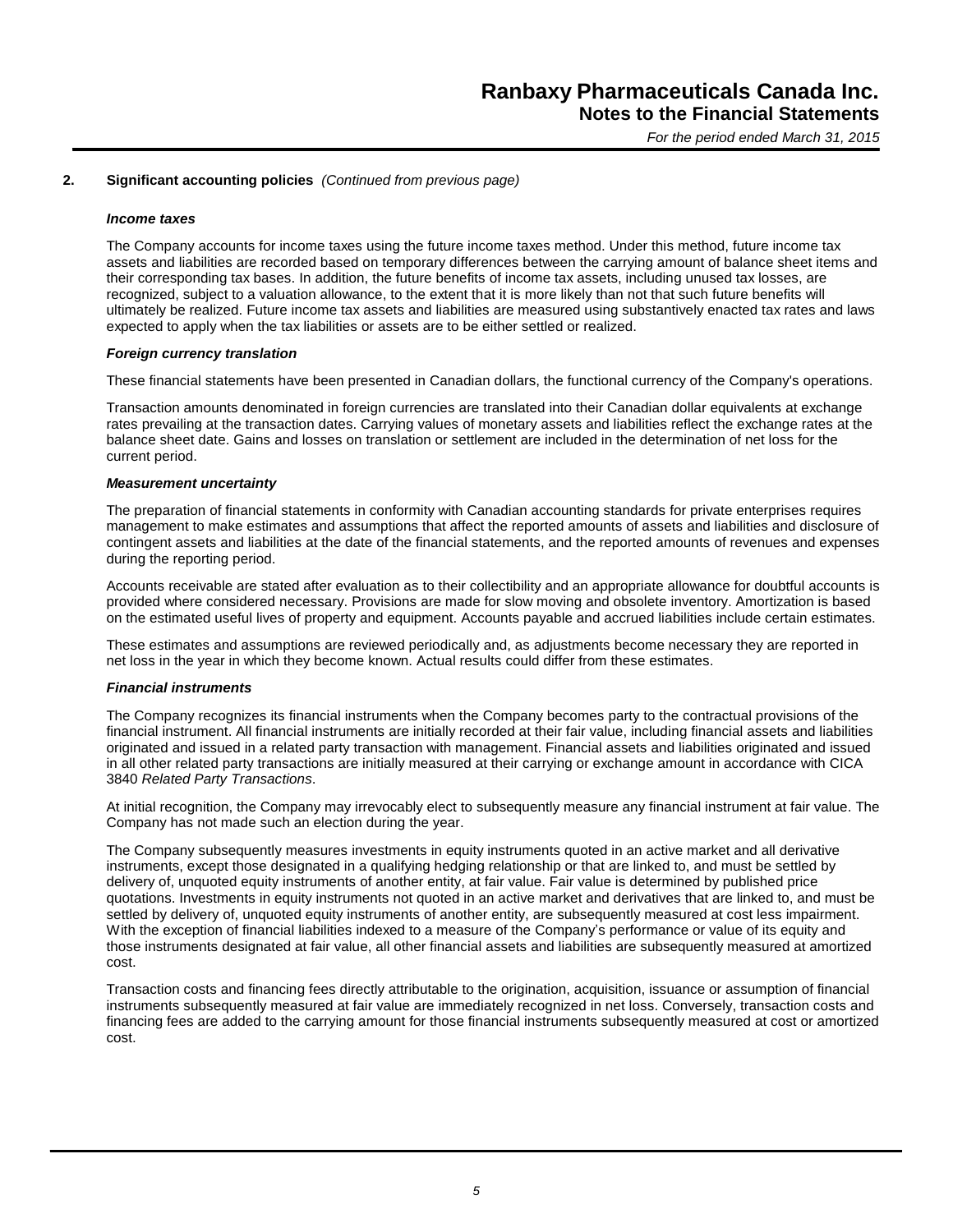#### **2. Significant accounting policies** *(Continued from previous page)*

#### *Financial asset impairment*

The Company assesses impairment of all its financial assets measured at cost or amortized cost. The Company groups assets for impairment testing when available information is not sufficient to permit identification of each individually impaired financial asset in the group; there are numerous assets affected by the same factors; no asset is individually significant. Management considers whether the issuer is having significant financial difficulty; whether there has been a breach in contract, such as a default or delinquency in interest or principal payment in determining whether objective evidence of impairment exists. When there is an indication of impairment, the Company determines whether it has resulted in a significant adverse change in the expected timing or amount of future cash flows during the year. If so, the Company reduces the carrying amount of any impaired financial assets to the highest of: the present value of cash flows expected to be generated by holding the assets; the amount that could be realized by selling the assets; and the amount expected to be realized by exercising any rights to collateral held against those assets. Any impairment, which is not considered temporary, is included in current year net loss.

The Company reverses impairment losses on financial assets when there is a decrease in impairment and the decrease can be objectively related to an event occurring after the impairment loss was recognized. The amount of the reversal is recognized in net loss in the year the reversal occurs.

#### **3. Short term investments**

Short term investments consist of a GIC which is redeemable on May 28, 2017. The GIC bears an interest rate of 2%.

#### **4. Inventories**

|                                          | 2015                      | 2014                      |
|------------------------------------------|---------------------------|---------------------------|
| Finished goods<br>Inventory obsolescence | 27,899,041<br>(8,339,737) | 23,947,840<br>(3,827,814) |
|                                          | 19,559,304                | 20,120,026                |

The cost of inventories recognized as an expense and included in cost of sales was \$38,454,134 (2013 – \$57,211,530).

#### **5. Property, and equipment**

|                                     | Cost    | <b>Accumulated</b><br>amortization | 2015<br>Net book<br>value | 2014<br>Net book<br>value |
|-------------------------------------|---------|------------------------------------|---------------------------|---------------------------|
| Furniture and fixtures              | 310,144 | 276,462                            | 33,682                    | 67,538                    |
| Office equipment                    | 517,078 | 447,873                            | 69,205                    | 65,937                    |
| Machinery and equipment             | 128,607 | 128,607                            | ۰                         |                           |
|                                     | 955,829 | 852,942                            | 102,887                   | 133,475                   |
| Share capital                       |         |                                    | 2015                      | 2014                      |
|                                     |         |                                    |                           |                           |
| Authorized: unlimited common shares |         |                                    |                           |                           |
| Issued and outstanding              |         |                                    |                           |                           |
| 2,250,100 Common shares             |         |                                    | 2,250,100                 | 2,250,100                 |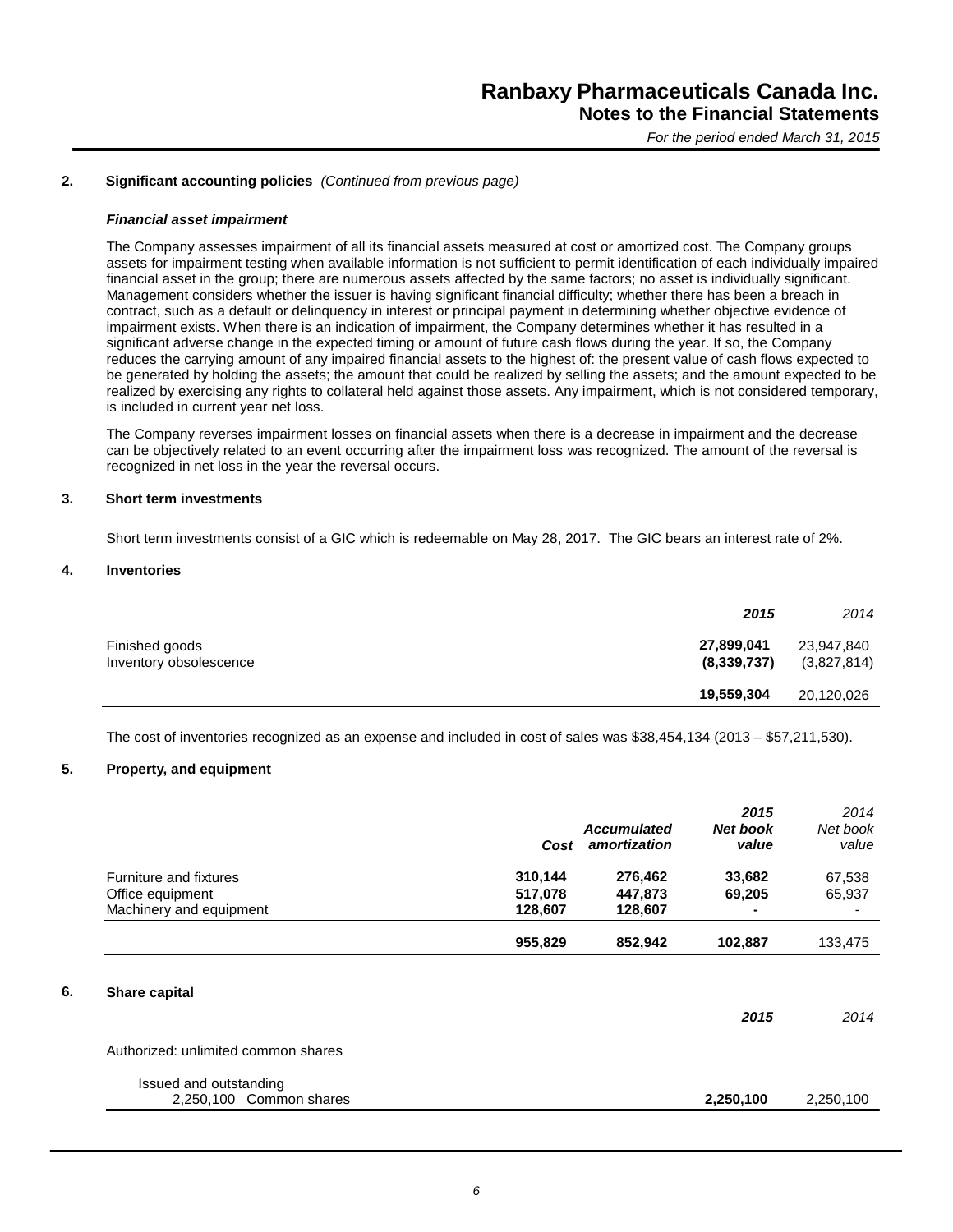# **7. Employee future benefits**

The Company participates in a registered savings plan covering substantially all eligible employees. The plan allows for employees to contribute up to 18% of their annual earnings to the plan subject to the statutory limits imposed by the tax authorities. The Company makes optional contributions of up to 4.5% of the annual earnings of the employees. After two years of service, the employees are fully vested with their share of the Company's contributions.

Contributions expensed by the Company during the year were \$122,125 (2013 - \$117,821).

#### **8. Related party transactions**

Included in accounts payable for the current period is \$2,295,828 (2013 - \$1,887,254) owed to the Parent and \$4,854,457 (2013 - \$6,026,474) owed to a subsidiary of the Parent.

Included in cost of sales for the current year are \$18,086,028 (2013 - \$17,478,772) in purchases from the Parent and \$3,126,257 (2013 - \$6,646,189) from a subsidiary of the Parent.

Included in sales for the current period are \$24,991 (2013 - \$50,929) in sample sales to the Parent.

Included in selling, general and administrative expenses for the current period are \$1,968,823 (2013 - \$1,851,225) in management and service fees paid to a subsidiary of the Parent.

These transactions were in the normal course of operations and measured at the exchange amount, which is the amount of consideration established and agreed to by the related parties.

#### **9. Income taxes**

Future income taxes represent the future benefits of temporary differences between tax and accounting bases of assets and liabilities consisting of:

|                                  | March 31<br>2015 | March 31<br>2014 |
|----------------------------------|------------------|------------------|
| Future income taxes - current:   |                  |                  |
| Reserves on accounts receivable  |                  |                  |
| not deductible for income taxes  | 513,091          | 517,125          |
|                                  |                  |                  |
| Future income taxes - long term: |                  |                  |
| Excess of carrying vaue over tax |                  |                  |
| basis of property and equipment  | 10,136           | 9,850            |
| Carried forward losses           | 1,518,928        |                  |
|                                  | 1,529,064        | 9,850            |
| Total                            | 2,042,155        | 526,975          |
| <b>Valuation Allowance</b>       | (2,042,155)      |                  |
|                                  |                  | 526,975          |

The Company has approximateily \$5,731,000 operating losses available to be carried forward to future years. The Company has determined that it is more likely than not that these losses will be utilized in the carry forward period. Accordingly, the Company has taken a full valuation allowance and has not recorded future tax asset as at March 31, 2015.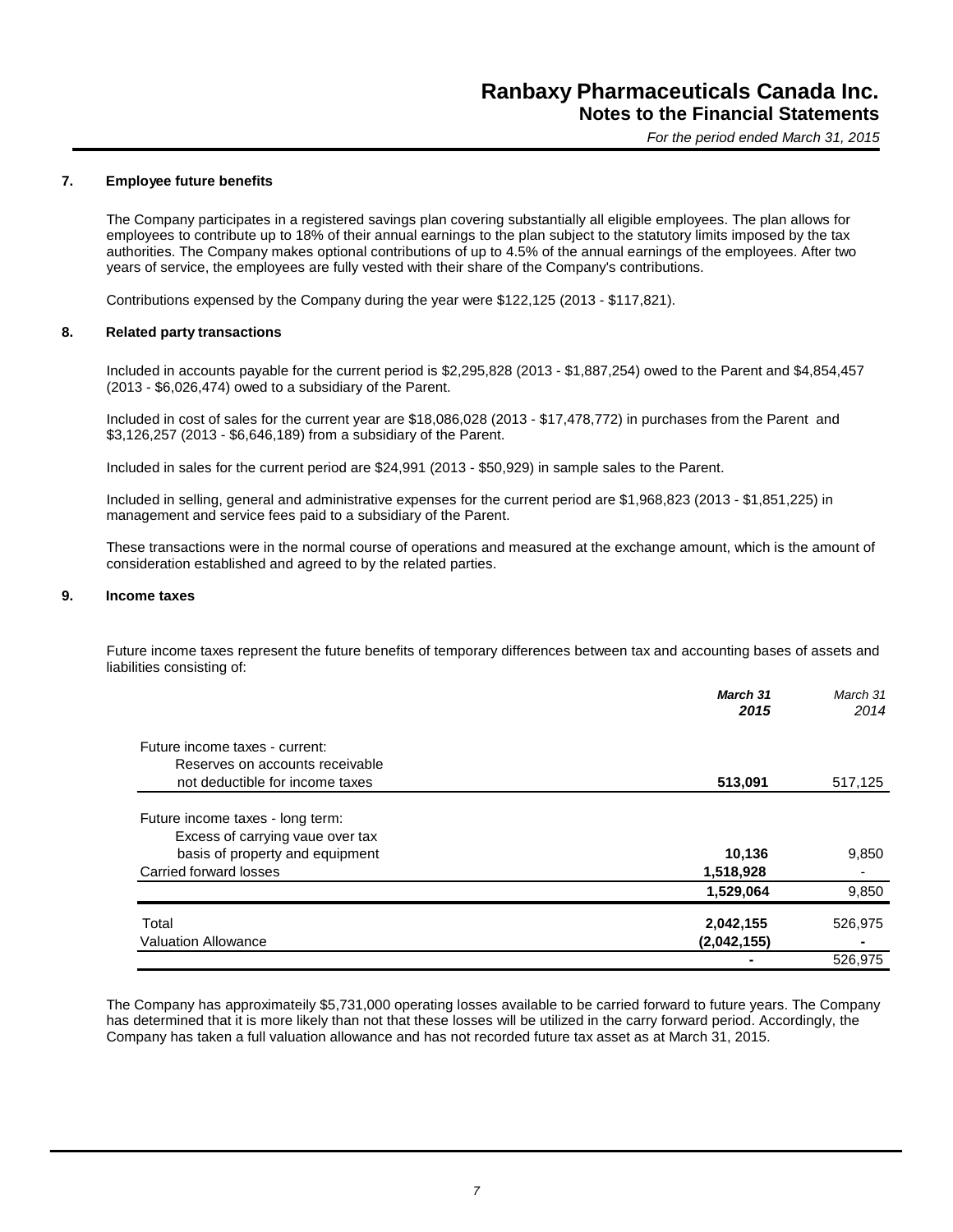#### **10. Economic dependence**

At March 31, 2014, three (2013 - three) customers account for approximately 71% (2013– 80%) of accounts receivable and three (2015 - three) customers account for approximately 70% (2013– 75%) of gross sales during the period. Two of these companies are warehouse distributors who sell to the ultimate customers.

Inventory purchases from related parties accounted for 54% (2013 - 39%) of the purchases for the 12 month period ended March 31, 2015. Approximately 30% (2013 - 27%) of accounts payable at year end are owing to the parent company and commonly controlled subsidiaries. The Company's operations depend on purchases from the related party group.

#### **11. Commitments and contingencies**

The Company, along with other related parties, has been named as defendant in two separate product-related class action lawsuits. These lawsuits remain at an early stage, and as litigation is subject to many uncertainties, it is not possible to predict the ultimate outcome of these lawsuits or to estimate the loss, if any, which may result. In the opinion of management, based on the advice and information provided by its legal counsel, final determination of these litigations will not materially affect the Company's financial position or results of operations.

The Company has entered into a lease agreement with respect to its premises, expiring December 31, 2015. Estimated minimum rental payments, exclusive of occupancy costs are as follows:

| 2016 | 316,292 |
|------|---------|
|      | 316,292 |
|      |         |

#### **12. Financial instruments**

The Company, as part of its operations, carries a number of financial instruments. It is management's opinion that the Company is not exposed to significant interest, currency, credit, liquidity or other price risks arising from these financial instruments except as otherwise disclosed.

#### *Foreign currency risk*

Foreign currency risk is the risk that the fair value or future cash flows of a financial instrument will fluctuate because of changes in foreign exchange rates. The Company enters into purchase transactions denominated in Indian Rupees (INR) and United States Dollars (USD) currencies for which the related expense and accounts payable balances are subject to exchange rate fluctuations. The Company does not use derivative instruments to reduce its exposure to foreign currency risk.

Cash and cash equivalents and accounts payable held in United States dollars as at year end in equivalent Canadian dollars are as follows:

|                  | 2015      | 2014      |
|------------------|-----------|-----------|
|                  | CAD\$     | CAD\$     |
| Cash             | 732.981   | 351,914   |
| Accounts payable | 7,141,285 | 7,913,728 |

#### *Credit concentration*

As at March 31, 2015, three customers (2013 - three ) accounted for 70% (2013 - 75%) of revenues from operations and three customers (2013 - three) accounted for 71% (2013 - 80%) of the accounts receivable. Credit risk is minimized by having large and stable customers. The Company believes that there is no unusual exposure associated with the collection of these receivables. The Company performs regular credit assessments of its customers and limits credit extended when deemed necessary.